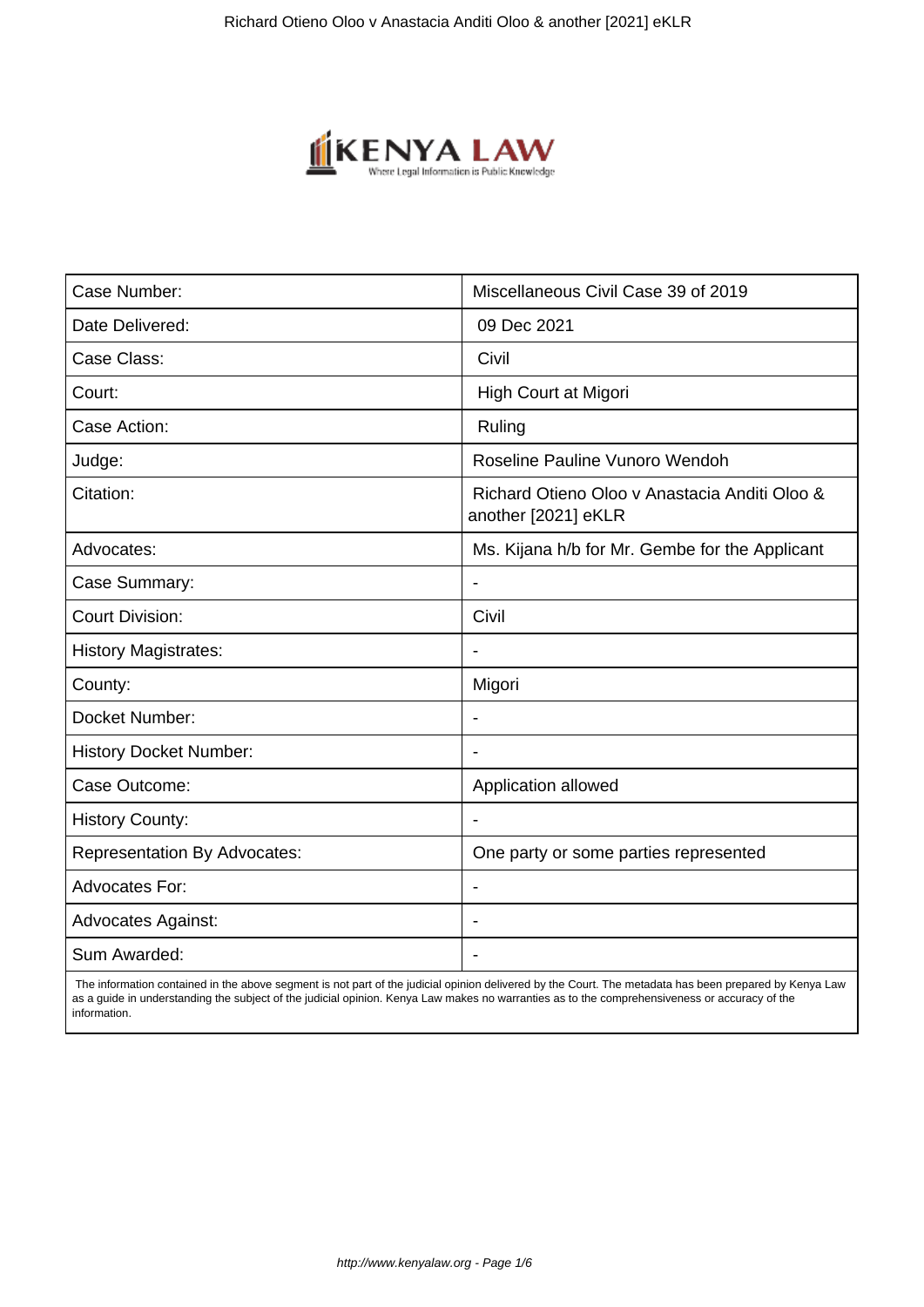# **REPUBLIC OF KENYA**

# **IN THE HIGH COURT OF KENYA**

# **AT MIGORI**

# **MISC CIVIL CAUSE NO. 39 OF 2019**

# **IN THE MATTER OF TAXATION OF PARTY AND PARTY BILL OF COSTS**

# **RICHARD OTIENO OLOO........................APPLICANT**

**-VERSUS-**

# **ANASTACIA ANDITI OLOO......1ST RESPONDENT**

# **PETER OKECH OMBURO.........2ND RESPONDENT**

# **RULING**

Through a Chamber Summons Application dated 23/3/2021, the applicant seeks the following orders;

**a. That this court be pleased to enlarge time for the Applicant to file this reference to the ruling of the Deputy Registrar delivered on 18/3/2021 to the Party and Party Bill of Costs dated 4/12/2019.**

**b. That this court be pleased to set aside the said ruling expunging the submissions dated 2/11/2019, striking out the Party and Party Bill of costs dated 4/12/2019.** 

**c. That this court be pleased to refer back the Bill of Costs to the Deputy Registrar for taxation in accordance with the law.**

**d. That this court be pleased to reinstate the submissions dated 2/11/2019 on record and the same be relied upon.**

**e. Costs be awarded to the Applicant.** 

The application is supported by the Affidavit of Counsel for the Applicant, Mr. Obach Humphrey and is premised on the grounds found on the face of it. It is also noted that this is the lead file in two other taxation files being **Miscellaneous Applications Nos. 38 and 39 of 2019.**

The applicant's case is that the Deputy Registrar erred in finding that the Respondents were not served with the bill of costs while the same was served and duly received by the Respondents; that the Applicant served the Respondents with the taxation notice on 16/1/2020 which was received under protest; that the Deputy Registrar erred in expunging the Applicant's submissions dated 2/11/2019 and the bill of costs dated 4/12/2019; that the Respondents' Counsel misled the court with an oral application based on falsehood knowing very well that they were served by the Applicant's Advocates. The Applicant will suffer great prejudice if the ruling of the Deputy Registrar dated 18/3/2021 is not set aside.

The application was opposed. The Respondents though the firm of Gembe Capis Omolo & Co. Advocates filed grounds of opposition dated 22/4/2021 which are as follows:-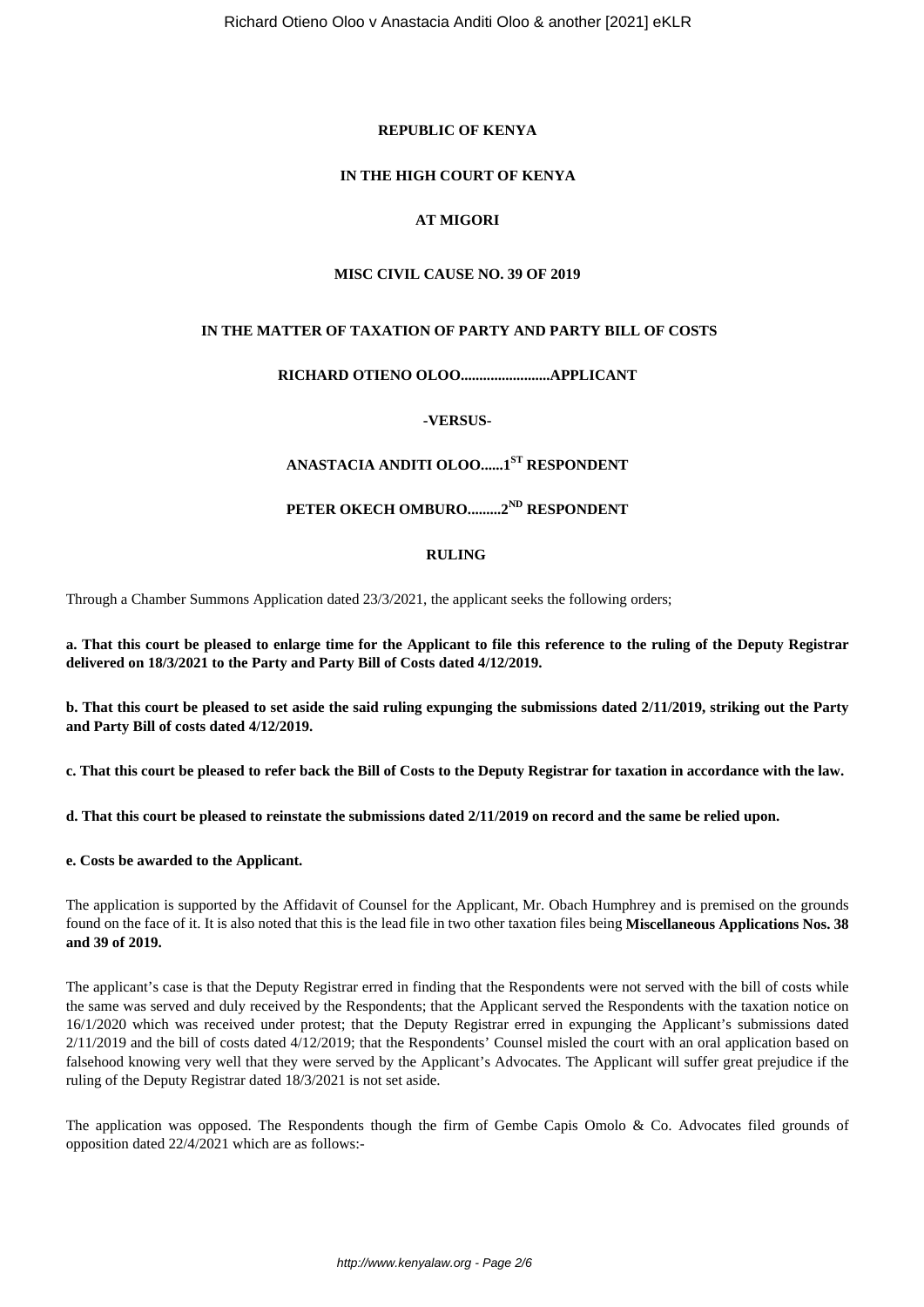**a. The application offends the mandatory provisions of the law upon which it is premised.** 

**b. The application is supported by a supporting affidavit not sworn by the Applicant, thus rendering it incompetent, null and void.** 

**c. Prayers 2, 3, 4 and 5 are convoluted with prayer 1 which has no basis in law.** 

#### **d. The application is defective, frivolous, vexatious and an abuse of the court process.**

#### **e. This court lacks jurisdiction to grant the orders sought.**

Parties canvassed the Application by way of written submissions which I have considered. On whether this court should set aside the ruling by the Deputy Registrar on 18/3/2021, the appellant He submitted that the bill of costs dated 4/12/2019 was served upon the Respondents on 4/1/2020 and the submissions were served upon the Respondents' Advocates through their clerk in court; that the notice of taxation was served upon the Respondents on 16/1/2020 but it was received under protest; that there is an affidavit of service on record sworn by the Applicant's Advocate on 16/1/2020 to confirm this fact; that therefore, the Deputy Registrar erred in finding that the bill of costs and the submissions were not served upon the Respondents. The Applicant further supported his submissions by the finding of the court in **Justus Mungumbu Omiti vs Walter Enock Nyambati Osebe & 2 Others (2010) eKLR** and the provisions in **Section 107 of the Evidence Act**, **Rule 13A of the Advocates Remuneration Order** and **Article 159 (2) (b) and (d) of the Constitution.** 

The Respondents' submissions are dated 12/7/2021. The Respondent's Counsel Gembe Advocate submitted that the application is brought under Rule 11 of the Advocates Remuneration Order but the same ought to be Paragraph 11 of the Advocates Remuneration Order; that without due amendment, the court is not seized of jurisdiction to grant the orders sought in the application. The Respondents referred to the findings in the case of **Rose Jebor Kipngok vs Kiplagat Kotut (2020) where it was held that if a party does not invoke the correct the correct Constitutional or Statutory provisions, the court has no option but dismiss the application.** Further, the Respondents submitted that the present application ought to have been preceded by an order enlarging time as envisaged under Paragraph 11 sub - paragraph 4 of the Advocates (Remuneration) Order, hence the application is dead upon filing and prayer 2, 3, 4 and 5 cannot be granted.

The Respondents further submitted that the court record indicates that on 12/11/2020, 17/12/2020 and 9/3/2021 Counsel for the Respondents indicated to court the none service of the submissions by the Applicant. It was for this want of service that the Deputy Registrar was moved to expunge both the submissions and the bill of costs thus the application is frivolous as the Applicant's Counsel does not explain why he never attended court. The Respondents submitted that the application is null and void as it offends Paragraph 11 (2) of the Advocates Remuneration Order as it is not supported by an Affidavit sworn by the party. The Respondents concluded that the only affidavit of service on record indicates service of the bill of costs and taxation notice but there is no indication that submissions were served.

I have carefully considered the application and the rival arguments by both parties. The two main issues for determination is:-

### **a. Whether the application is incompetent.**

#### **b. Whether the application as filed is premature.**

#### **c. Whether the ruling and order of the Deputy Registrar delivered on 18/3/2021 should be set aside.**

On the competence of the application, the Respondent's Counsel submitted that the application was filed under the wrong provisions of the law hence it is incompetent. The application was filed pursuant to Section 1A, 1B & 3A of the Civil Procedure Act and Order 22 Rule 25 of the Civil Procedure Rules. The former provisions, invoke the inherent jurisdiction of the court while the latter provision under the Civil Procedure Rules provides for stay of execution pending suit between the decree holder and judgement debtor.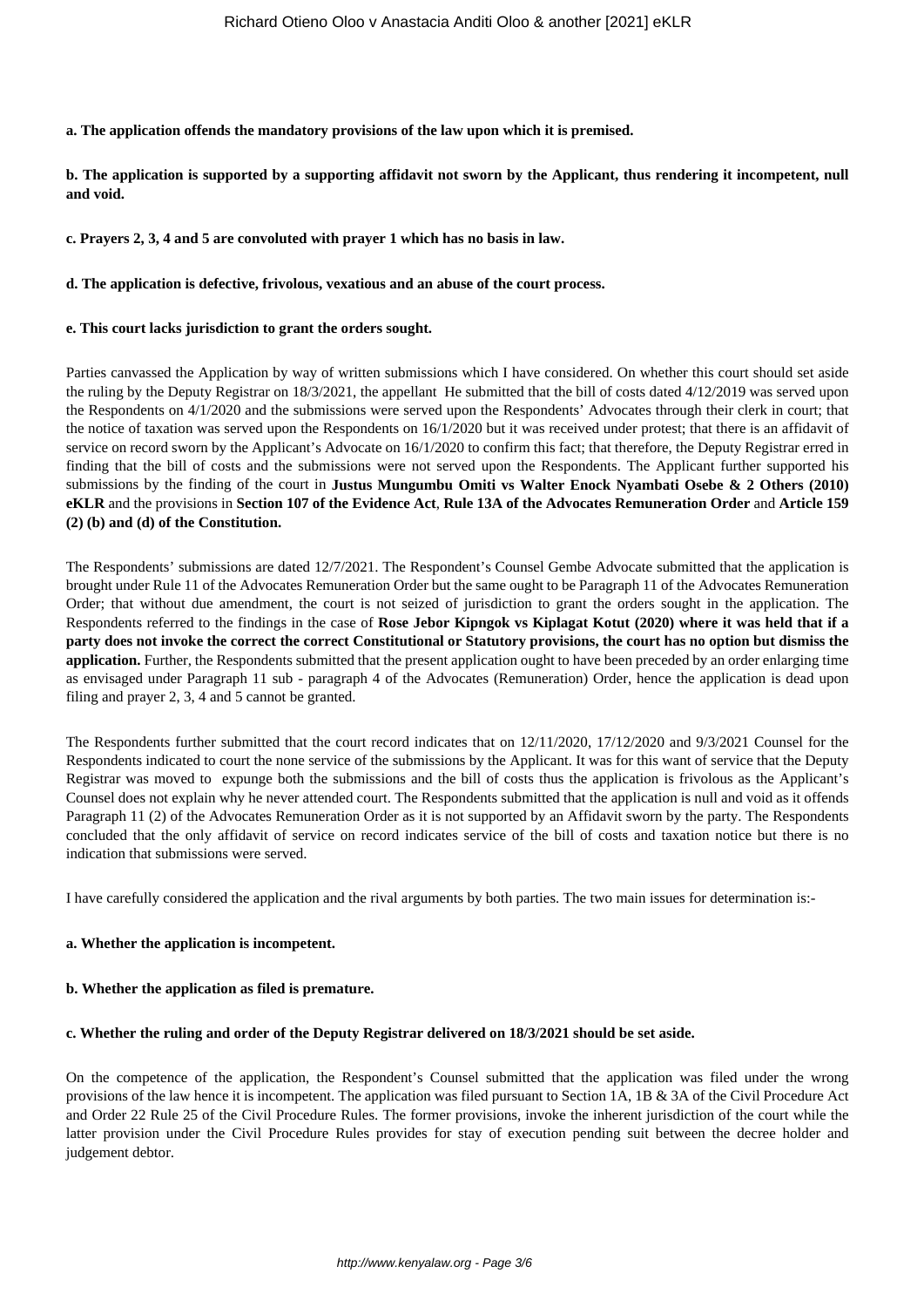## Richard Otieno Oloo v Anastacia Anditi Oloo & another [2021] eKLR

In his prayers in the application, the Applicant has not asked this court to stay any ensuing execution; but the Applicant has invoked the inherent powers and jurisdiction of this court which is proper as I shall expound later on in this ruling. Further, the Respondents contend that the application indicates **"under Rule 11 of the Advocates (Remuneration) Order"** but the same ought to be **"Under Paragraph 11 of the Advocates (Remuneration) Order"** and hence the court is not seized of jurisdiction to grant orders sought in the application.

Article 159 (2) (d) of the Constitution, urges the courts in exercising judicial authority to decide cases without regard to procedural technicalities. It is this court's view that the failure of the Applicant's Counsel to cite the correct provision as a "Paragraph" instead of a "Rule" cannot render the whole application as incompetent. It was a mere error. The substance of the application is clearly under paragraph 11 of the Advocates Remuneration Order.

I should also observe that the case law referred to and attached by Counsel is not the proper one. The proper case law but with the same parties is Supreme Court of Kenya Civil Application No. 34 of 2019 which was decided on 4/9/2020. The cited case law is distinguishable with the instant one as the Applicant therein failed to cite the specific Appellate Court Rules for Certification of the Appeal.

**On whether the application is premature, Paragraph 11 (1) and (4)** of the Advocates Remuneration Order provides:-

**(1) Should any party object to the decision of the taxing officer, he may within fourteen days after the decision give notice in writing to the taxing officer of the items of taxation to which he objects.**

**(4) The High Court shall have power in its discretion by order to enlarge the time fixed by subparagraph (1) or subparagraph (2) for the taking of any step; application for such an order may be made by chamber summons upon giving to every other interested party not less than three clear days' notice in writing or as the Court may direct and may be so made notwithstanding that the time sought to be enlarged may have already expired.**

It is common knowledge and rule of practice that appeals from the decision of the taxing officer are commenced by way of Reference to the High Court.

Paragraph 11 Rule (1) of the above provision provides that when a party is not satisfied with the decision of a taxing officer, they should within fourteen (14) days after the decision, give notice in writing to the taxing officer of the items of taxation they wish to object. Rule 4 provides for the discretionary powers of the High Court to enlarge time.

**Paragraph 2 of the Advocates Remuneration Order** provides for the application of the Order as follows:-

**This Order shall apply to the remuneration of an advocate of the High Court by his client in contentious and noncontentious matters, the taxation thereof and the taxation of costs as between party and party in contentious matters in the High Court, in subordinate courts (other than Muslim courts), in a Tribunal appointed under the Landlord and Tenant (Shops, Hotels and Catering Establishments) Act [\(Cap. 301\)](http://kenyalaw.org:8181/exist/kenyalex/actviewbyid.xql"id=KE/LEG/AR/L/CHAPTER%20301#KE/LEG/AR/L/CHAPTER%20301) and in a Tribunal established under the Rent Restriction Act ([Cap. 296\)](http://kenyalaw.org:8181/exist/kenyalex/actviewbyid.xql"id=KE/LEG/AR/R/CHAPTER%20296#KE/LEG/AR/R/CHAPTER%20296).**

The application of the Order is within the following parameters;

### **a. Remuneration of an Advocate in contentious and non - contentious matters.**

### **b. The taxation thereof in matters enumerated above.**

# **c. Taxation of costs as between Party and Party in contentious matters in the High Court, Subordinate Court (Other than Kadhi's Courts) and Tribunals appointed under Cap 301 and Cap 296.**

I have found it prudent to outline the application of Paragraph 2 of the Order owing to the unique circumstances of the instant application. The instant application does not challenge the outcome of taxation proceedings before the taxing officer. That is, the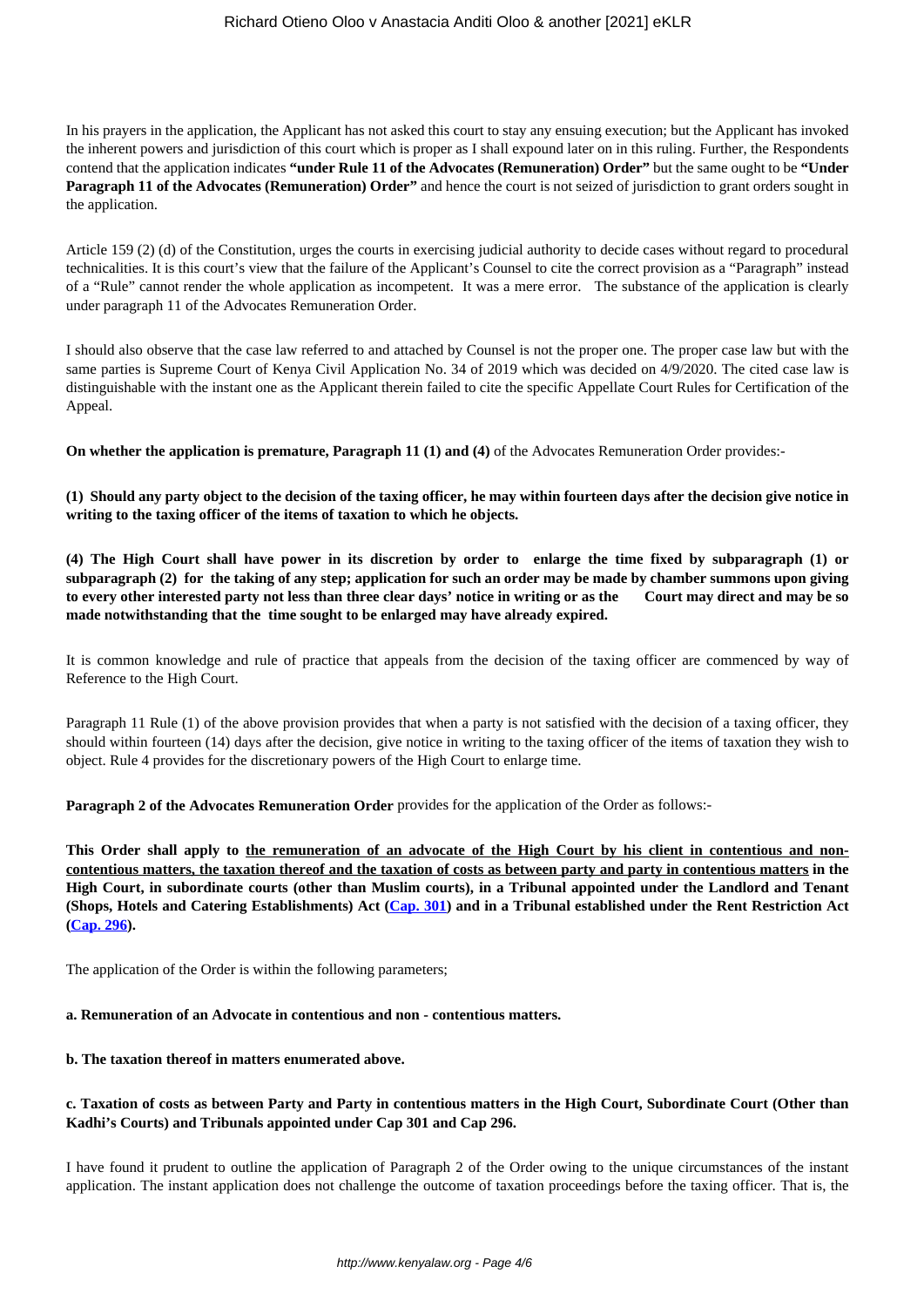application does not object to items of taxation. The application seeks reinstatement of the expunged submissions dated 2/11/2019 and the party and party bill of costs dated 4/12/2019 which was struck off.

I have gone through the Advocates Remuneration Order with a fine-tooth comb. There seems to be no guidance or provisions on how to deal with appeals from the taxing officer on decisions other than those arising from taxation of the bill of costs. In other words, there are no specific enabling provisions for which appeals of other decisions from the taxing officers can be brought to the High Court and the timelines for filing such appeals. Nevertheless, there can never be a vacuum in the law.

I am of the view that where there are no specific provisions under the law for making such like applications, **Section 3 of the Civil Procedure** is applicable where the court is empowered to invoke its special jurisdiction or power conferred, or any special form or procedure prescribed by or under any other law for the time being in force. In addition, the Court may also make orders by invoking the inherent jurisdiction as stipulated in **Section 3A of the Civil Procedure Act** to make such orders as may be necessary to meet the ends of justice or to prevent abuse of the process of the Court. For the above reasons, the Applicant's application is not premature or incompetent.

In his submissions and the prayers in the application, the Applicant has asked this court to set aside the ruling delivered on 18/3/2021 expunging the submissions dated 2/11/2019 and striking out of the bill of costs dated 4/11/2019. I do not see how it is possible that submissions to the bill of costs would have been filed before the drawing, filing and service of the bill of costs. I believe it was an error and that Counsel for the Applicant is referring to the submissions dated 2/11/2020.

The contention by the Applicant is that the allegations by the Respondents' Advocates that they were not served with the submissions is false and therefore the Deputy Registrar ought to have investigated the allegations before expunging the bill of costs. The Respondents submitted that there is no evidence of service of the submissions and therefore based on that, the Deputy Registrar expunged the bill of costs as the same would serve no judicial purpose on record without service at all.

Parties first took directions before the Deputy Registrar on 21/1/2020 and she directed that each party to file and serve submissions within 14 days each beginning with the Applicant. It was further directed that highlighting of the submissions was to be done on 24/2/2020. On the said date, the court was not sitting and the registry issued another date being 12/11/2020. This date was taken by the Applicant and he was directed to serve the Respondents. Despite taking the date of 12/11/2020, the Applicant did not attend court on that date, but the Respondents did.

On the proceedings of 12/11/2010, the Respondents' Counsel informed the court that he had not been served with the Applicant's submissions. The court extended the time to enable him to comply, on 17/12/2020. On the said date, the Appellant's counsel did not appear in court despite service via email. The Deputy Registrar noted that the email which the service was effected was different from the one in the return of service by the Respondent and gave a further mention date of 9/3/2021. There is an affidavit of service on record dated 6/3/2021 which shows that the mention notice was served upon and received by the Applicant's Counsel on 28/1/2021 which has not been disputed.

Again on 9/3/2021, Applicant's Counsel did not attend court and it is then that Respondents' Counsel through an oral application, moved the court to expunge the submissions and strike out the bill of costs for want of service. The Respondents asked that similar orders apply to Misc Applications 38 and 39 of 2019. A ruling on the application which is the subject of this judgment was reserved for 18/3/2021.

From the above observation, there was obviously laxity on the part of the Applicant's Counsel for failure to attend court three times despite service. Counsel for the Applicant failed to act diligently in prosecuting the bill of costs dated 4/12/2019 in Miscellaneous Applications 37, 38 and 39 all of 2019. Upto date, the counsel, has failed to explain to this court his failure to attend court on those three occasions which he was served or even on 12/11/2020 a date which his clerk took at the registry. Though he has was acting for the applicant, he seemed to be sitting back and instead the Respondent's counsel was keen on having the application prosecuted. Equity does not aid an indolent person and the applicant was one.

Although the Applicant strenuously submitted that he served the Respondent's Counsel through his clerk, there is no evidence even in the present application to support that contention. It is not in dispute that the submissions were filed; what is in dispute is the service of the submissions on the Respondent's counsel. Contrary to the orders of 21/1/2020, the Applicant's Counsel failed to serve submissions as directed by the court. It is trite law that court orders must be obeyed and taken seriously. In the absence of the